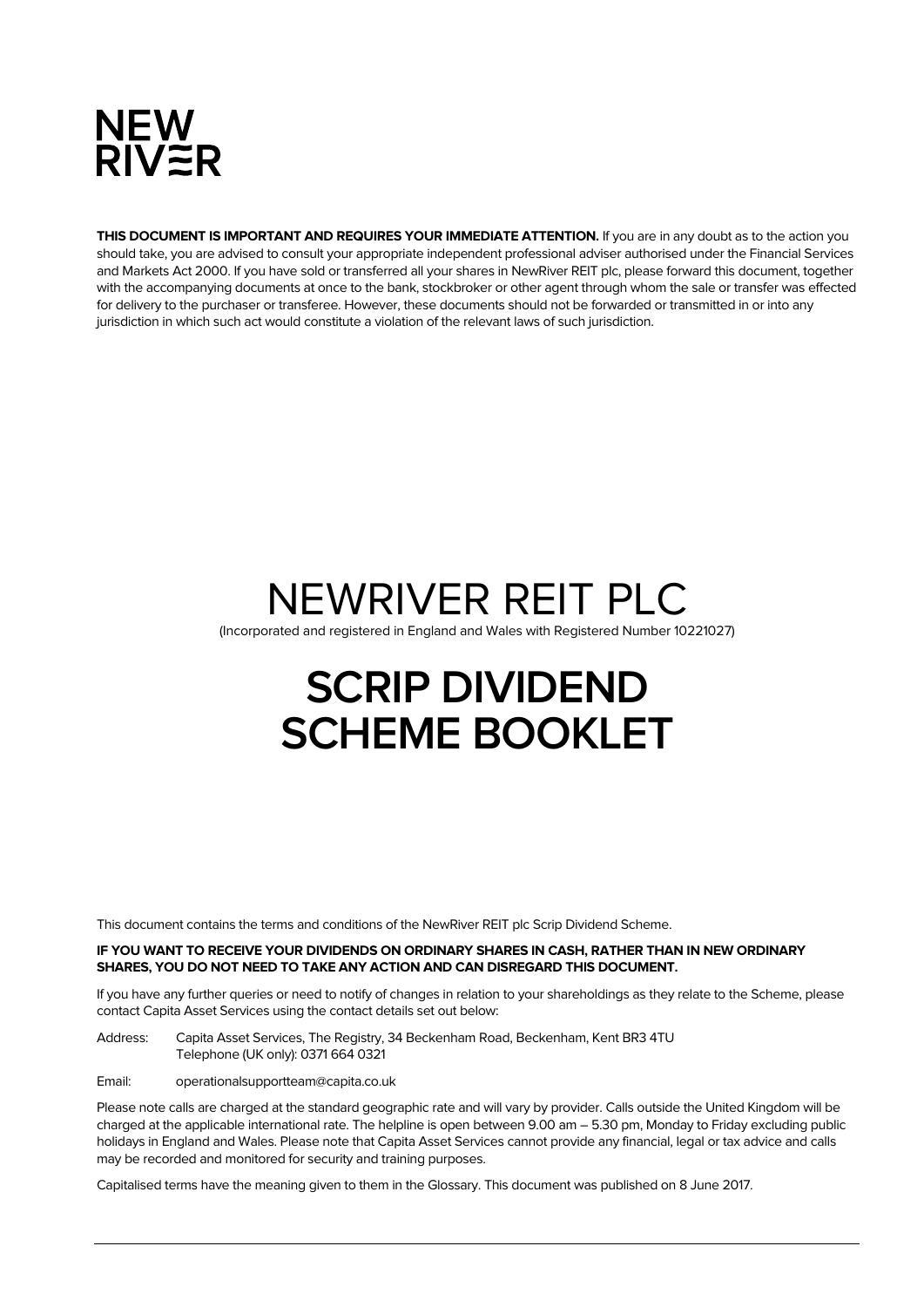# **1. What is the Scheme?**

The Scheme provides you with the opportunity, at your election and where offered by the Company, to receive your dividends as New Ordinary Shares instead of cash. The Scheme therefore allows you to increase your shareholding in the Company without incurring dealing costs or stamp duty. At the same time, cash, which would otherwise by paid as a dividend, will be retained by the Company for reinvestment or general corporate purposes.

The New Ordinary Shares will carry the same voting rights as, and otherwise rank equally in all respects with, existing Ordinary Shares.

Your decision to elect to receive New Ordinary Shares should depend upon your own personal circumstances and you should seek advice from an appropriate authorised independent professional adviser if you are in any doubt. The price of the New Ordinary Shares can go down as well as up.

# **2. How long will the Scheme remain in operation and will a Scrip Dividend be offered for all dividends?**

Unless the Shareholders authorise the renewal of the Scheme, it will expire on 14 July 2020, being three years after the date the resolution granting authority for the Directors to offer a Scrip Dividend Alternative was approved.

The Scheme is always subject to the Directors' decision to offer a Scrip Dividend in respect of any particular dividend. However it is the Directors' current intention to offer a Scrip Dividend Alternative on an on-going basis until expiry of the Scheme. The Directors have the power to amend, suspend or terminate the Scheme at any time prior to the allotment of the New Ordinary Shares and may scale back elections made under the Scheme in respect of each dividend.

If the Directors suspend or terminate the Scheme, or decide not to offer New Ordinary Shares, you will receive your dividend in cash in full in the usual way (or, in the unlikely event that the Company scales back elections in respect of any particular dividend, in a greater amount than would otherwise be the case) on, or as soon as possible after, the Relevant Dividend Payment Date.

Any announcement of any cancellation or modification of the terms of the Scrip Dividend Scheme will be made on the Company's website at www.nrr.co.uk and via a Regulatory Information Service provider. In the case of an amendment to the Scheme, your instructions will remain valid under the amended terms unless you cancel your Mandate or instructions.

# **3. How will the Company advise Shareholders of details for each Scrip Dividend?**

Details for each Relevant Dividend (including the timetable, the Scrip Calculation Price, and confirmation of whether PID or Non-PID treatment will apply) will be announced to Shareholders via a Regulatory Information Service provider.

Details will also be obtainable from the Company's website at www.nrr.co.uk and by calling the Registrar's helpline.

# **4. Who can participate in the Scheme?**

All Shareholders who are resident in the United Kingdom can join the Scheme. Details regarding any participation by Overseas Shareholders are set out in question 13.

# **5. How do I join the Scheme or cancel an election?**

If you want to join the Scheme you will need to authorise the Company to issue you with New Ordinary Shares instead of paying a cash dividend.

By making an election to participate in the Scheme, Shareholders will be deemed to have agreed to (a) participate in the Scheme pursuant to the terms and conditions set out in this document and (b) authorise the Company to send you a share certificate in respect of New Ordinary Shares or credit the New Ordinary Shares to your CREST account.

The method of joining the Scheme depends on whether you hold Ordinary Shares in certificated or uncertificated format:

# **A. Shareholders who hold their Ordinary Shares in certificated form**

If you hold your Ordinary Shares in certificated form, you may join the Scrip Dividend Scheme by providing an instruction through the Registrar's website at www.capitashareportal.com (further details of which are fully set out on that website). Your instruction will relate to your entire entitlement to participate in Relevant Dividends.

Website instructions need to be received by the Registrar no later than the Election Date to be eligible for the next Relevant Dividend. Any website instructions received after the relevant Election Date will be effective for subsequent dividends only.

The web instruction applies to the full number of Ordinary Shares that are held by the relevant Shareholder on the Record Date and partial elections are not allowed.

Unless Certificated Shareholders cancel their election to participate in the Scheme, their election will apply for all future Relevant Dividends. In order to cancel an election for the next Relevant Dividend and thereafter, a Shareholder needs to notify the Registrar before the Election Date for that Relevant Dividend via www.capitashareportal.com.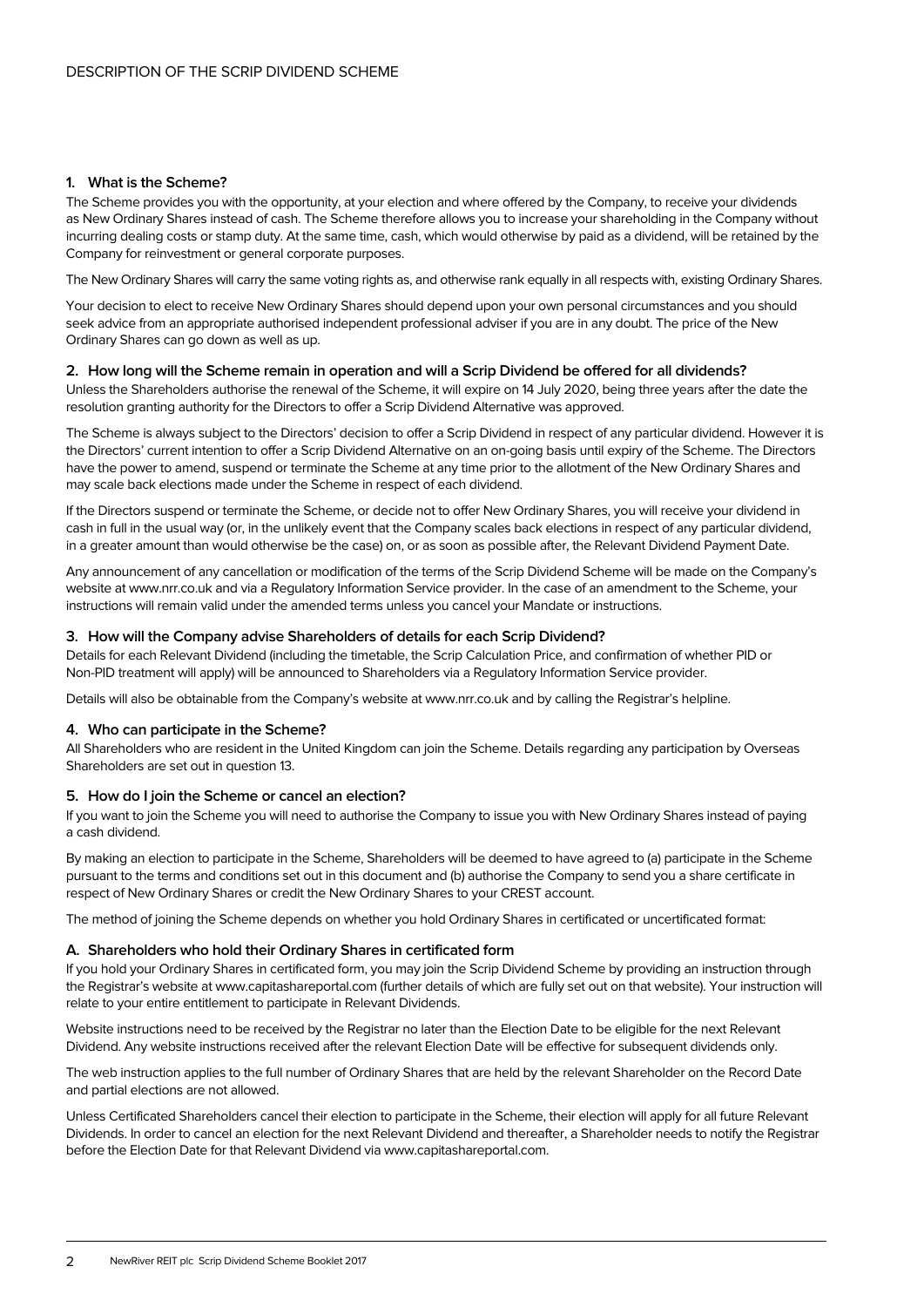# **B. Shareholders who hold their Ordinary Shares in CREST**

Shareholders who hold their Ordinary Shares in CREST can only elect to receive dividends in the form of New Ordinary Shares by submitting (or, where Ordinary Shares are held in CREST via a broker or nominee, instructing their broker or nominee to submit) a CREST Dividend Election Input Message no later than the Election Date to be eligible for the next Relevant Dividend. Mandate Forms will not be accepted in respect of CREST shareholdings. You will need to make separate elections to receive New Ordinary Shares for each Relevant Dividend.

The CREST Dividend Election Input Message must contain the number of Ordinary Shares relating to the election. If the number of elected Ordinary Shares is zero or left blank, the election will be rejected. If the number is greater than the Ordinary Shares held by the relevant Shareholder at the relevant Record Date, the election will be scaled back to the holding at the Record Date.

Once an election is made using the CREST Dividend Election Input Message system it cannot be amended. Therefore, if a Shareholder wishes to change their election, such Shareholder would need to cancel their previous election and submit a new election.

Elections can only be cancelled through the CREST system. A CREST notice of cancellation will take effect on its receipt and will be processed by the Registrar in respect of the next Relevant Dividend payable after the date of receipt of such notice. A notice of cancellation must be received by the Election Date for the Relevant Dividend for it to be effective. Where Ordinary Shares are held in CREST via a broker or nominee, please contact the nominee or broker as earlier lodgement dates will apply to permit them to advise the Registrar by the required date.

# **6. How many New Ordinary Shares will I receive?**

The number of New Ordinary Shares you will receive is calculated by taking the value of the cash dividend payable to which you are entitled and dividing it by the Scrip Calculation Price, where:

i. The value of the cash dividend payable is calculated (assuming no withholding tax is applied) as follows:

| Number of Ordinary Shares<br>held at the Record Date for<br>the Relevant Dividend |  | Cash value of Relevant |  | Any Cash Balance brought<br>forward |  |
|-----------------------------------------------------------------------------------|--|------------------------|--|-------------------------------------|--|
|                                                                                   |  | Dividend per           |  | from previous                       |  |
|                                                                                   |  | share                  |  | Relevant Dividend                   |  |

ii. the Scrip Calculation Price is calculated based on the closing middle market quotation for Ordinary Shares derived from the London Stock Exchange Daily Official List on the last practicable Business Day before the Relevant Dividend is announced.

The resultant number of shares is rounded down to the nearest whole number of shares. Where fractions of shares arise, any resulting Cash Balance will be brought forward (without interest) and included in the calculation of your next Scrip Dividend payment (subject to paragraph 8 below).

# **A. Impact of withholding tax in calculating the number of New Ordinary Shares**

The Company anticipates that its dividends will be paid predominantly in the form of PIDs, although the Company may pay dividends as Non-PIDs or a combination of the two.

Subject to certain exceptions for corporate Shareholders, the Company is required to withhold tax at source (at the current rate of 20 per cent.) from its PIDs, whether paid in cash or in the form of New Ordinary Shares pursuant to a Scrip Dividend. The Company will satisfy this obligation by not issuing the full number of New Ordinary Shares to which a Shareholder would otherwise be entitled in respect of that PID.

See the Appendix to this document for further details about withholding tax.

# **B. Worked example of the calculation**

The below example is based on the following assumptions:

- a Relevant Dividend with a cash value of 5.0 pence per Ordinary Share, split 3.6 pence PID and 1.4 pence Non-PID
- a shareholding of 1,000 Ordinary Shares
- a Scrip Calculation Price of £3.11
- withholding tax of 20 per cent. on the PID element of the dividend payment
- no Cash Balance has been brought forward in respect of a previous Relevant Dividend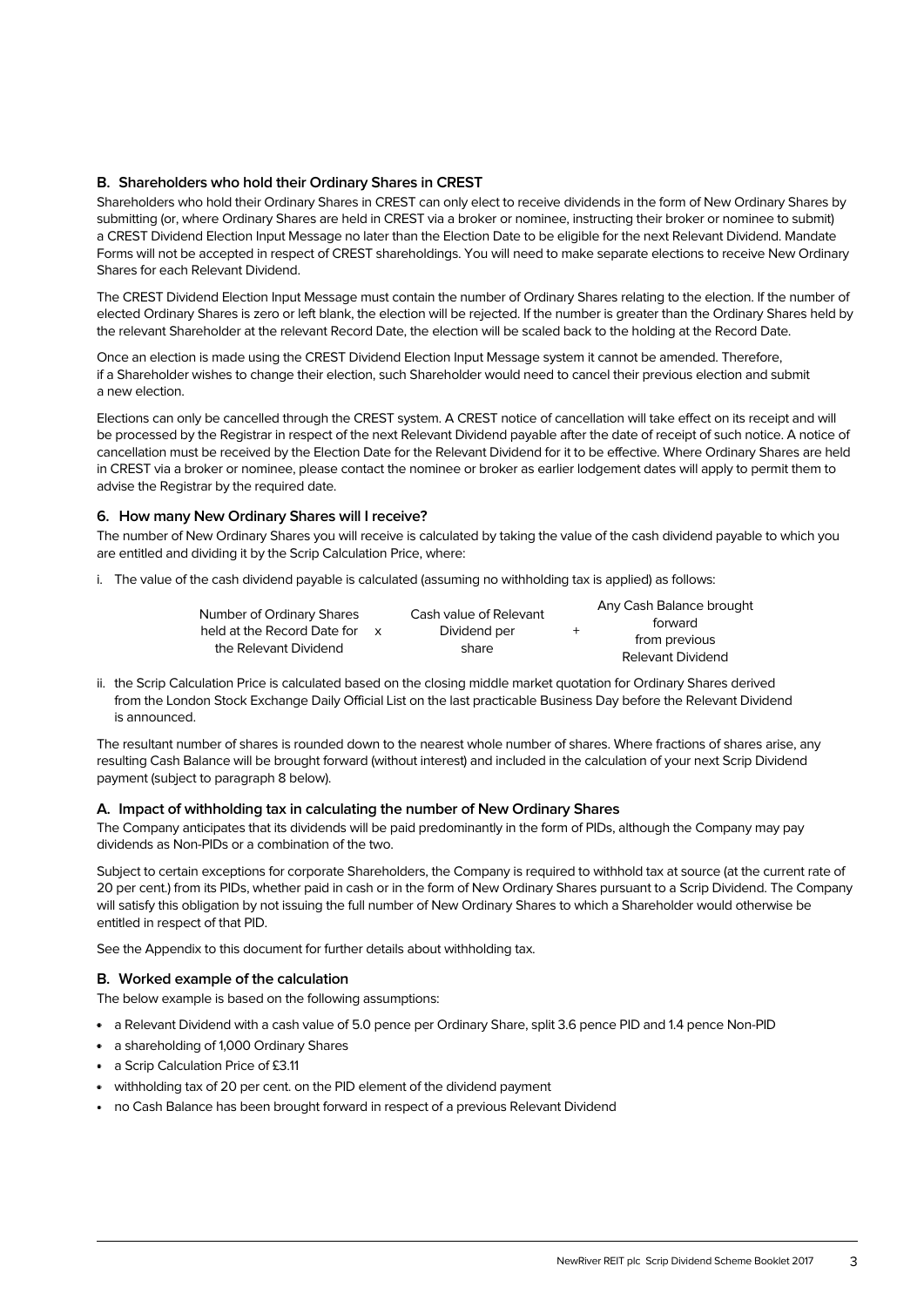|            |               |           |                |                  |                |               | G             |         |
|------------|---------------|-----------|----------------|------------------|----------------|---------------|---------------|---------|
|            |               |           |                |                  |                | Number        | Cash          |         |
|            |               |           |                |                  |                | of New        | value of      |         |
|            |               |           |                |                  |                | Ordinary      | <b>New</b>    |         |
|            |               |           |                |                  | E              | <b>Shares</b> | Ordinary      | H       |
|            |               | B         |                | D                | Resultant      | issued        | <b>Shares</b> | Cash    |
|            |               | Cash      | D              | Percentage of    | Value of cash  | (rounded      | issued        | Balance |
|            |               | value of  | Aggregate      | dividend         | dividend       | down)         | (E)           | carried |
|            | A             | Dividend  | Value of cash  | payable          | payable        | $(E /$ Scrip  | $(F \times$   | forward |
|            | <b>Shares</b> | per share | dividend (£)   | (after any       | (E)            | Calculation   | Calculation   | (E)     |
|            | held          | (Pence)   | $(A \times B)$ | withholding tax) | $(C \times D)$ | Price)        | Price)        | $(E-G)$ |
| <b>PID</b> | 1000          | 3.60      | 36.00          | 80%              | 28.80          | 9             | 27.99         | 0.81    |
| Non-PID    | 1000          | 1.40      | 14.00          | 100%             | 14.00          | 4             | 12.44         | 1.56    |
|            |               | 5.0       | 50.00          |                  | 42.80          | 13            | 40.43         | 2.37    |

In this example, therefore, nine New Ordinary Shares would be issued in relation to the PID element of the dividend with a cash balance of £0.81 brought forward. In respect of the Non-PID dividend, four New Ordinary Shares would be issued with a Cash Balance of £1.56 brought forward to the next Relevant Dividend.

# **7. How will I know how many New Ordinary Shares I have received?**

Whenever a Scrip Dividend Alternative is offered, you will receive a Scrip Statement and, where Ordinary Shares are held in certificated form, a share certificate for any New Ordinary Shares issued. Your Scrip Statement will show:

- a) any Cash Balance brought forward from a previous dividend payment;
- b) the cash dividend which you would otherwise have received;
- c) the number of New Ordinary Shares issued to you;
- d) any Cash Balance carried forward to the next dividend payment;
- e) details of the "cash equivalent of the New Ordinary Shares"; and
- f) details of any withholding tax.

Where the Company pays a PID and Non-PID dividend at the same time, there will be separate statements and certificates issued for the PID and Non-PID element. Statements in respect of PIDs will be needed for your tax return.

# **8. Fractions of shares and the "Cash Balance"**

In calculating your entitlement to New Ordinary Shares, it is likely that the result will not be an exact number of New Ordinary Shares. Fractions of shares cannot be issued and, accordingly, your entitlement to New Ordinary Shares will be rounded down to the nearest whole New Ordinary Share.

If you hold your Ordinary Shares in certificated form, your entitlement to the cash value of any fractions of New Ordinary Shares (being the Cash Balance) will be retained without interest for your benefit and carried forward to the next Relevant Dividend. Where the Cash Balance arises in relation to a Non-PID, it will be included in the calculation for the next Non-PID dividend for which the Scrip Dividend Alternative is offered. Similarly, if the Cash Balance arises in relation to a PID, it will be included in the calculation for the next PID dividend for which the Scrip Dividend Alternative is offered.

If (i) your Mandate ceases to remain in force; (ii) you dispose of your entire holding of Ordinary Shares; (iii) the Company terminates the Scheme; or (iv) you, as a sole Shareholder, die, become bankrupt, go into liquidation or suffer from mental incapacity, any Cash Balance will be paid (without interest) to you, your estate or your trustee, at the date of the next dividend payment.

Shareholders who hold Ordinary Shares in CREST are required to make separate elections to receive New Ordinary Shares for each Relevant Dividend. Accordingly, Cash Balances will not be retained by the Company for such Shareholders and any Cash Balance arising for any such Shareholder will be paid to that Shareholder in cash on the applicable Relevant Dividend Payment Date. Such Cash Balances will be paid in the same way as the cash dividends are paid for the relevant dividend, whether as a PID or a Non-PID and will be taxed accordingly (please see the taxation summary set out in the Appendix below). For example, if cash dividends paid in respect of a particular dividend are paid as a PID, Cash Balances paid to Shareholders holding in CREST will also be paid as a PID for that dividend.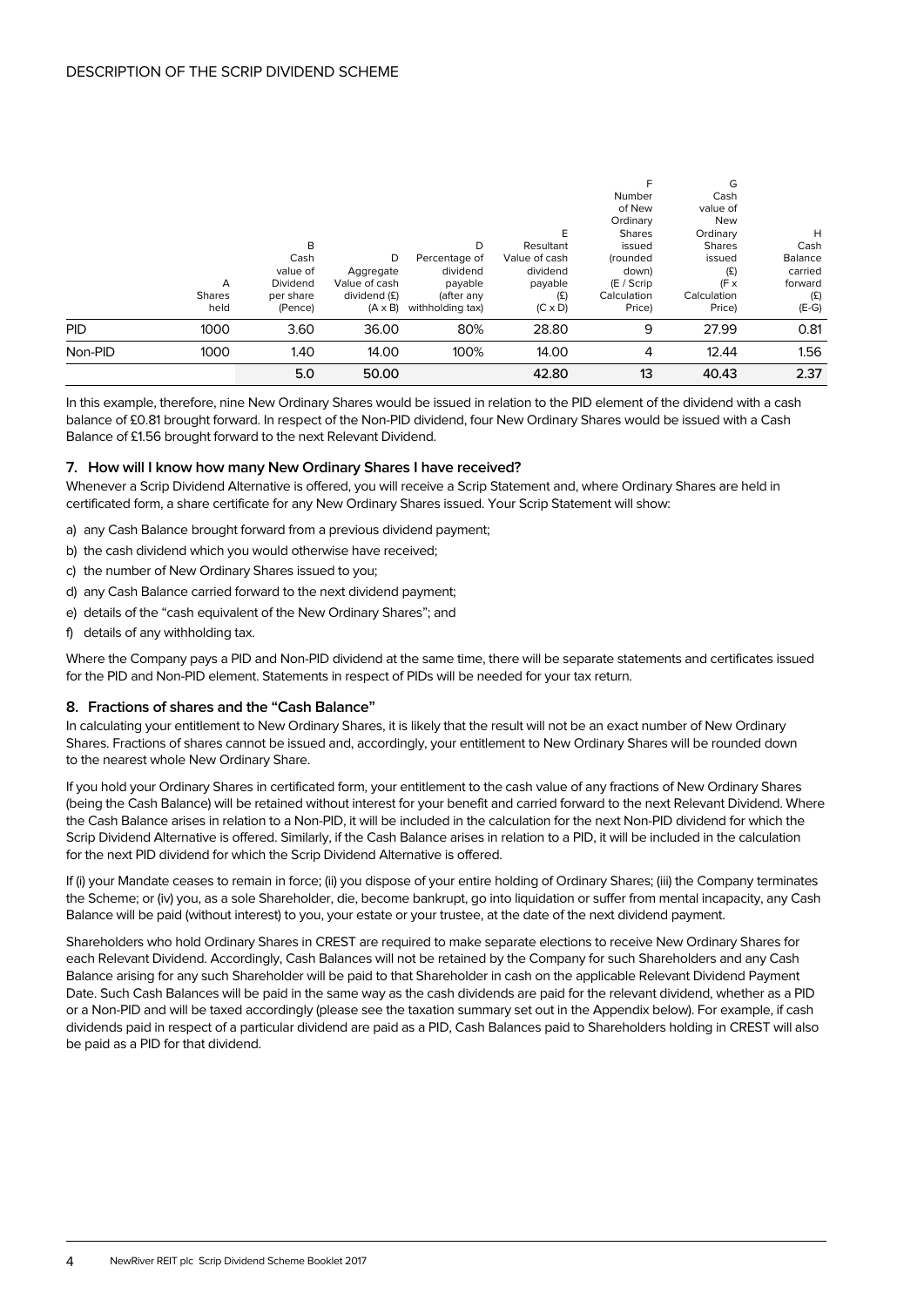# **9. When will I receive my New Ordinary Shares?**

The New Ordinary Shares will be issued and the share certificates and Scrip Statements will be posted on or about the same day as dividend cheques are posted to Shareholders who receive their dividend in cash ("Relevant Dividend Payment Date"). The Company will announce the Relevant Dividend Payment Date via a Regulatory Information Service provider.

CREST members who have elected to receive New Ordinary Shares will have their CREST accounts credited directly with the relevant New Ordinary Shares and will be notified via CREST on the Relevant Dividend Payment Date. If the Company is unable to do this under the provisions of the Uncertificated Securities Regulations 2001 or the facilities and requirements of CREST, the relevant New Ordinary Shares will be issued as certificated shares.

Applications will be made for any New Ordinary Shares issued under the Scheme to be admitted to the UK Listing Authority's Official List and to trading on the London Stock Exchange's main market for listed securities. In the unlikely event that the New Ordinary Shares are not so admitted then cash will be paid in the usual way on or as soon as reasonably practicable after the Relevant Dividend Payment Date.

# **10. What happens if I have recently sold or purchased Ordinary Shares?**

If Shareholders have sold some of their Ordinary Shares before a Record Date, the Scrip Dividend Scheme will apply in respect of the remainder of such Shareholders' Ordinary Shares.

If Shareholders have bought any additional Ordinary Shares after a Record Date, the additional Ordinary Shares will not be eligible for the next dividend, but will be eligible for future dividends. In the case of Certificated Shareholders, any pre-existing election in place will apply in respect of the additional Ordinary Shares. Where Ordinary Shares are held in CREST or via a broker, Shareholders should contact the appropriate party as any newly acquired Ordinary Shares may not be covered by the election instruction given to the Registrar by the CREST provider or broker.

# **11. When will my election to participate in the Scheme be cancelled?**

If you sell or otherwise transfer all your Ordinary Shares to another person after the dividend Record Date but prior to or on the Election Date, your election will be regarded as cancelled and a cash dividend will be paid. This will take effect from registration of the relevant share transfer.

Elections will be regarded as cancelled immediately on notice being given to the Registrar of the death, bankruptcy, liquidation or mental incapacity of a Shareholder, unless the Shareholder was a joint Shareholder, in which case participation of the other joint Shareholder(s) will continue.

All elections will be cancelled on expiry of the Scheme on 14 July 2020, unless shareholder authority to offer the Scrip Dividend Alternative is renewed, in which case Shareholders will be able to continue to elect to participate in the Scheme for future Relevant Dividends. Mandates will automatically remain valid for the period of the renewed authority.

As explained in Question 5, elections may also be cancelled voluntarily.

# **12. Multiple and joint holdings**

If Ordinary Shares are registered in more than one holding, unless such multiple holdings are consolidated before the Election Date, they will be treated as separate. As a result, separate web elections will need to be completed, or separate electronic elections made via the CREST system, for each holding if Shareholders wish to receive New Ordinary Shares under the Scheme in respect of each holding.

Where two or more joint holders are registered in respect of a holding of Ordinary Shares, the web election or electronic election via the CREST system made by the most senior holder shall prevail to the exclusion of all other web elections or electronic elections via the CREST system made in respect of such Ordinary Shares. For this purpose, seniority shall be determined by the order in which the names stand in the Company's share register in respect of the relevant Ordinary Shares.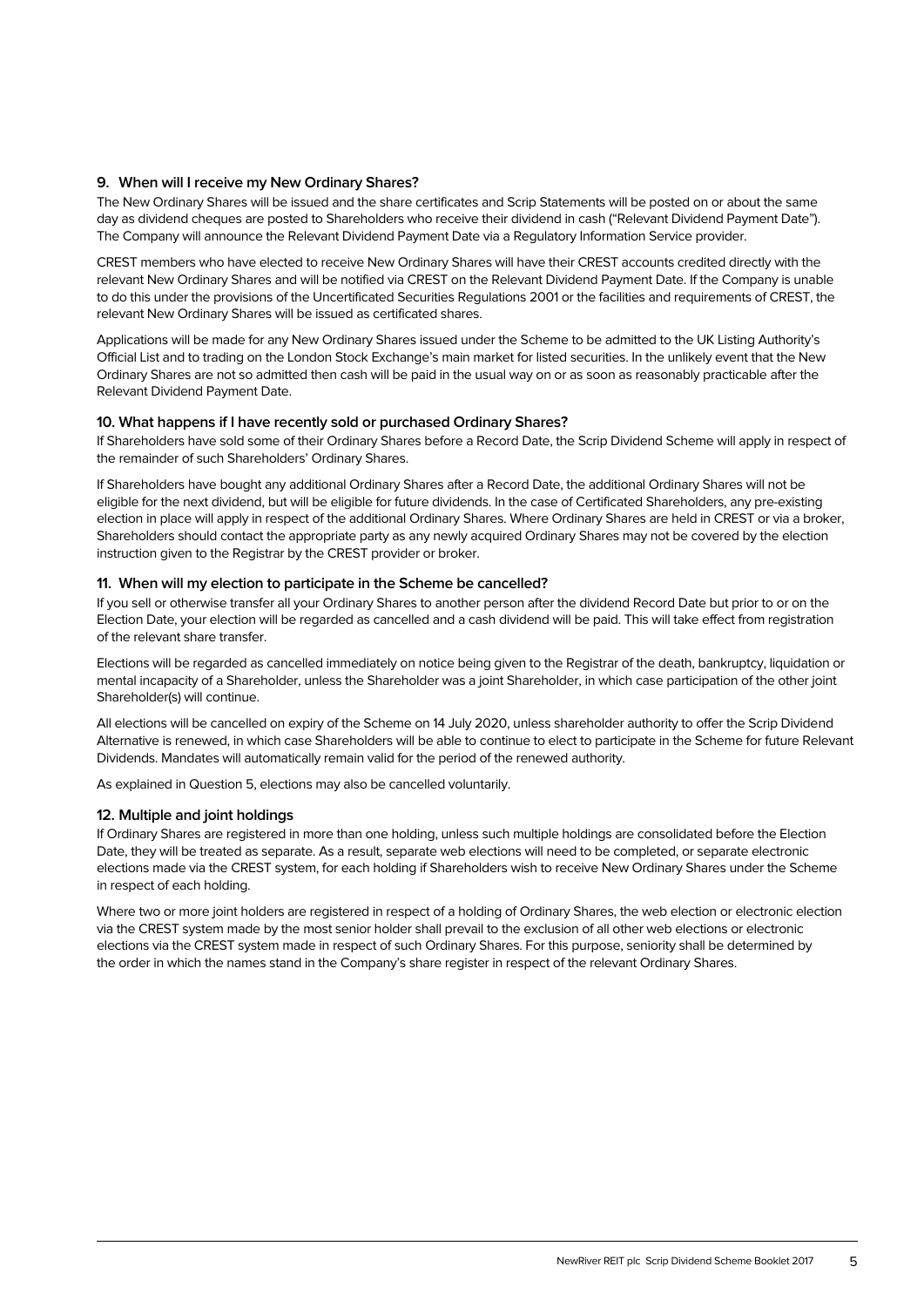# **13. Can Overseas Shareholders join the Scheme?**

Shareholders who are resident outside the UK may treat this document as an invitation to receive New Ordinary Shares unless such an invitation could not lawfully be made to such Shareholders without compliance with any registration or other legal or regulatory requirements. It is the responsibility of any person resident outside the UK wishing to elect to receive New Ordinary Shares under the Scheme to be satisfied that such a decision can validly be made without any further obligation on the part of the Company, and to be satisfied as to full observance of the laws of the relevant territory, including obtaining any governmental, regulatory or other consents which may be required and observing any other formalities in such territories and any resale restrictions which may apply to the New Ordinary Shares. Unless this condition is satisfied, such Shareholders may not elect to participate in the Scheme.

By providing an instruction through the Registrar's website or making an election through CREST, each Shareholder will confirm that they are not resident in any jurisdiction that would require the Company to comply with any registration or other legal or regulatory requirements arising out of this election or holding any Ordinary Shares as nominee(s) or transferee(s) for any beneficial holder who is so resident.

# **14. What are the tax consequences of electing to receive New Ordinary Shares instead of cash?**

The tax consequences of electing to receive New Ordinary Shares in place of a cash dividend will depend on your individual circumstances. If you are not sure how you will be affected from a tax perspective, you should consult your solicitor, accountant or other professional adviser before taking any action. UK resident trustees, corporates, pension funds and other Shareholders, including overseas Shareholders, are advised to contact their professional advisers regarding their own tax circumstances before taking any action in relation to the Scheme. Please also refer to the taxation information in the Appendix below.

# **15. What is the governing law of the Scheme?**

The Scheme is subject to the Company's articles of association and its terms and conditions are subject to English law. By electing to receive New Ordinary Shares you agree to submit to the exclusive jurisdiction of the English courts.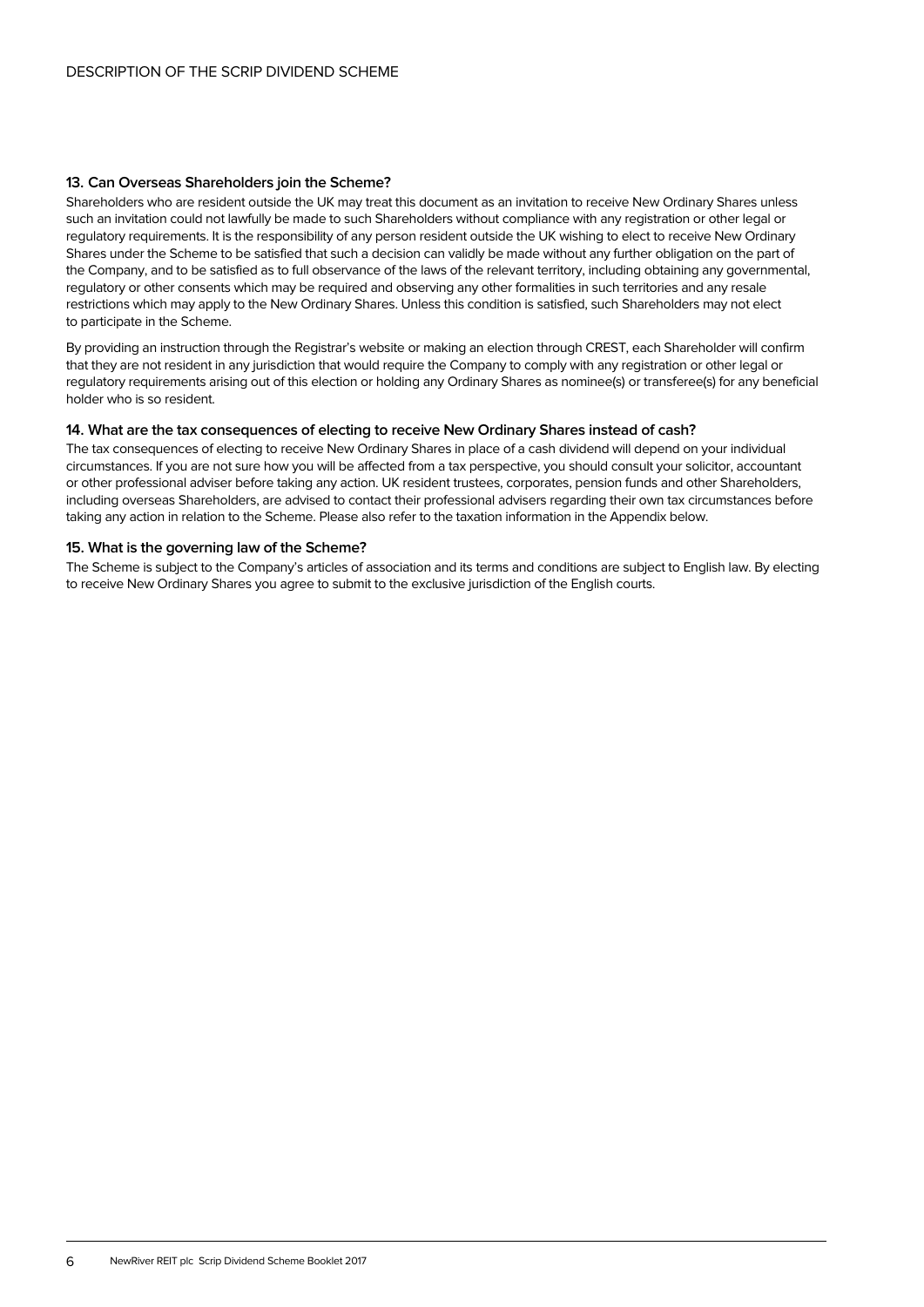# **Glossary**

The following definitions apply throughout this document and to the accompanying documents unless the context otherwise requires:

| "Business Day"                              | a day on which banks are generally open for normal banking business in the City of London<br>(excluding Saturdays, Sundays and public holidays)                                                                                                                                                                                                                                                   |
|---------------------------------------------|---------------------------------------------------------------------------------------------------------------------------------------------------------------------------------------------------------------------------------------------------------------------------------------------------------------------------------------------------------------------------------------------------|
| "Capita Asset Services" or<br>"Registrar"   | a trading name of Capita Registrars Limited                                                                                                                                                                                                                                                                                                                                                       |
| "Cash Balance"                              | the cash value of any fraction of a New Ordinary Share which is not issued to a Shareholder<br>pursuant to a Scrip Dividend Alternative                                                                                                                                                                                                                                                           |
| "Cash Equivalent"                           | the amount of the cash dividend foregone by a Shareholder electing to receive a Scrip Dividend<br>Alternative except that, if the difference between the cash dividend foregone and the market<br>value of the New Ordinary Shares on the first day of dealing on the London Stock Exchange<br>equals or exceeds 15 per cent. of that market value, that market value will be the Cash Equivalent |
| "Company"                                   | NewRiver REIT plc                                                                                                                                                                                                                                                                                                                                                                                 |
| "CREST"                                     | the relevant system as defined in the Uncertificated Securities Regulations 2001(SI/3755) in<br>respect of which CRESTCo Limited is the operator                                                                                                                                                                                                                                                  |
| "Directors"                                 | the Directors of the Company from time to time                                                                                                                                                                                                                                                                                                                                                    |
| "Election Date"                             | the deadline by which: (a) CREST Dividend Election Input Messages must be submitted;<br>or (b) website instructions must be received through the Registrar's website<br>(www.capitashareportal.com), in order for the Mandate to be effective for the next Relevant<br>Dividend (such date being as advised by the Company when the Relevant Dividend is<br>announced)                            |
| "Ex-dividend Date"                          | the day the Ordinary Shares are first quoted "ex" for the relevant dividend                                                                                                                                                                                                                                                                                                                       |
| "Group"                                     | the Company and its subsidiaries from time to time                                                                                                                                                                                                                                                                                                                                                |
| "HMRC"                                      | <b>HM Revenue &amp; Customs</b>                                                                                                                                                                                                                                                                                                                                                                   |
| "Listing Rules"                             | the rules and regulations made by the Financial Conduct Authority in its capacity as the UK Listing<br>Authority and contained in the UK Listing Authority's publication of the same name                                                                                                                                                                                                         |
| "London Stock Exchange"                     | the London Stock Exchange Plc                                                                                                                                                                                                                                                                                                                                                                     |
| "Mandate"                                   | the instructions of a Shareholder: (a) as submitted via a CREST Dividend Election Input Message;<br>or (b) as submitted through the Registrar's website (www.capitashareportal.com)                                                                                                                                                                                                               |
| "New Ordinary Shares"                       | new Ordinary Shares to be issued fully paid up at par value pursuant to the Scrip Dividend Scheme                                                                                                                                                                                                                                                                                                 |
| "Non-PID"                                   | any dividend or other distribution from the Company which is not a PID                                                                                                                                                                                                                                                                                                                            |
| "Ordinary Shares"                           | ordinary shares of 1p each in the capital of the Company                                                                                                                                                                                                                                                                                                                                          |
| "Overseas Shareholder"                      | a Shareholder not resident in the United Kingdom                                                                                                                                                                                                                                                                                                                                                  |
| "PID"                                       | a distribution of the tax-exempt profits or gains from the Group's UK property rental business<br>(which will in principle be subject to withholding tax)                                                                                                                                                                                                                                         |
| "Real Estate Investment Trust"<br>or "REIT" | a listed property company which qualifies for and has elected into the tax regime which<br>exempts qualifying UK property rental income and gains on investment property disposals<br>from corporation tax                                                                                                                                                                                        |
| "Record Date"                               | the date on which Ordinary Shares must be held in order for a Shareholder to be eligible to<br>receive a declared dividend                                                                                                                                                                                                                                                                        |
| "Relevant Dividend"                         | PIDs or Non-PIDs proposed by the Company for which the Scrip Dividend Alternative is offered                                                                                                                                                                                                                                                                                                      |
| "Relevant Dividend<br>Payment Date"         | a date on which a Relevant Dividend will be paid                                                                                                                                                                                                                                                                                                                                                  |
|                                             | "Regulatory Information Service" has the meaning given to it in the Listing Rules                                                                                                                                                                                                                                                                                                                 |
| "Scrip Calculation Price"                   | the closing middle market quotation of an Ordinary Share, derived from the London Stock<br>Exchange Daily Official List on the last practicable Business Day before the Relevant Dividend<br>is announced                                                                                                                                                                                         |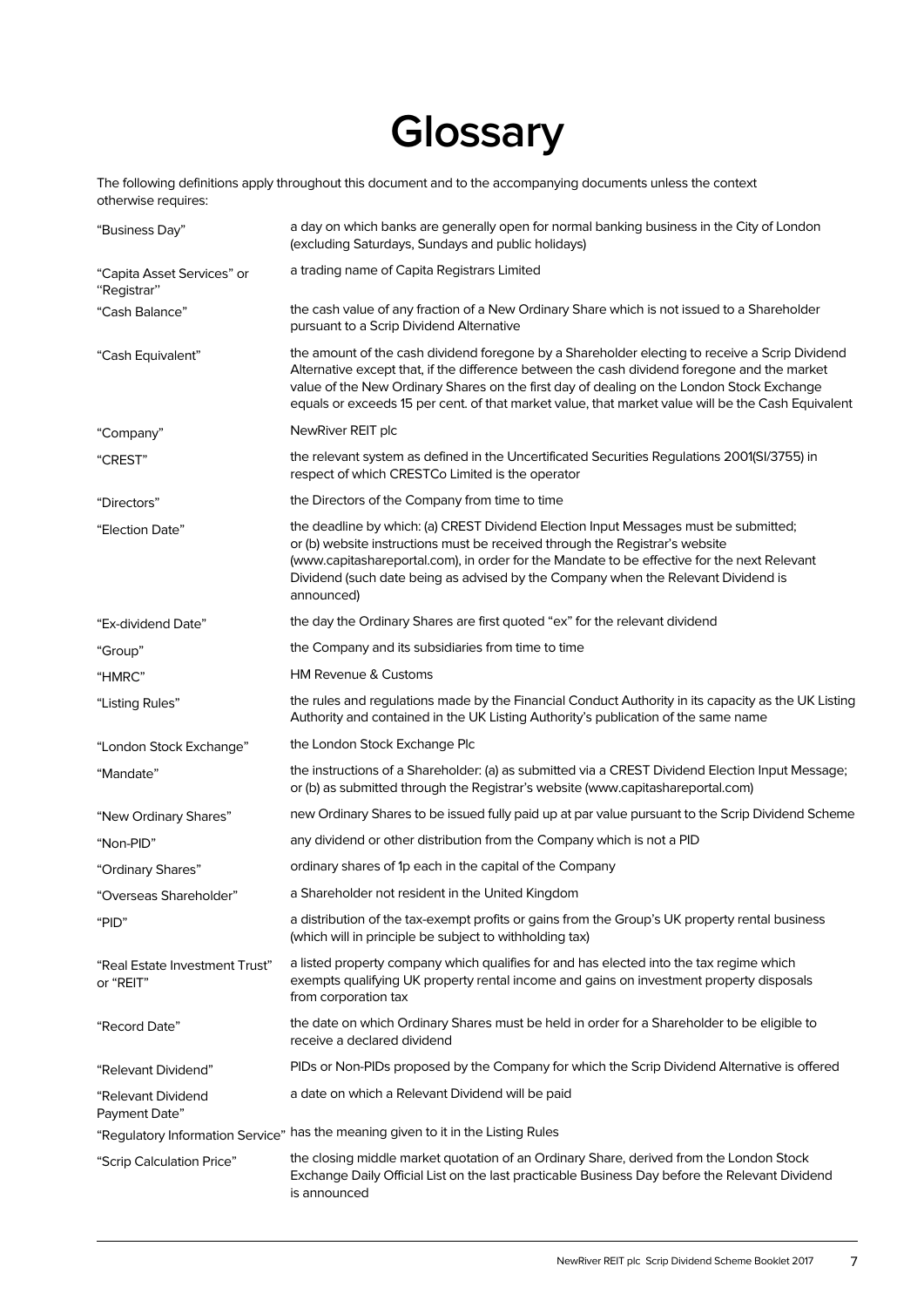# SCRIP DIVIDEND SCHEME BOOKLET

| "Scrip Dividend Alternative"           | the offer by the Company to Shareholders, pursuant to the Scrip Dividend Scheme, to issue<br>shares instead of paying a cash dividend in respect of Relevant Dividends                                                                                                                                          |
|----------------------------------------|-----------------------------------------------------------------------------------------------------------------------------------------------------------------------------------------------------------------------------------------------------------------------------------------------------------------|
| "Scrip Dividend Scheme" or<br>"Scheme" | the offer by the Company to Shareholders to issue shares instead of paying a cash dividend in<br>respect of Relevant Dividends, comprising the terms and conditions contained in this document<br>as amended from time to time                                                                                  |
| "Scrip Statement"                      | the written statement delivered to each Shareholder who has joined the Scrip Dividend Scheme<br>on every occasion that the Scrip Dividend Alternative is offered, which sets out, amongst other<br>things, details of the New Ordinary Shares issued to the Shareholder and any Cash Balance<br>carried forward |
| "Shareholder" or "you"                 | a holder of Ordinary Shares                                                                                                                                                                                                                                                                                     |
| "UK" or "United Kingdom"               | means the United Kingdom of Great Britain and Northern Ireland and its dependent territories                                                                                                                                                                                                                    |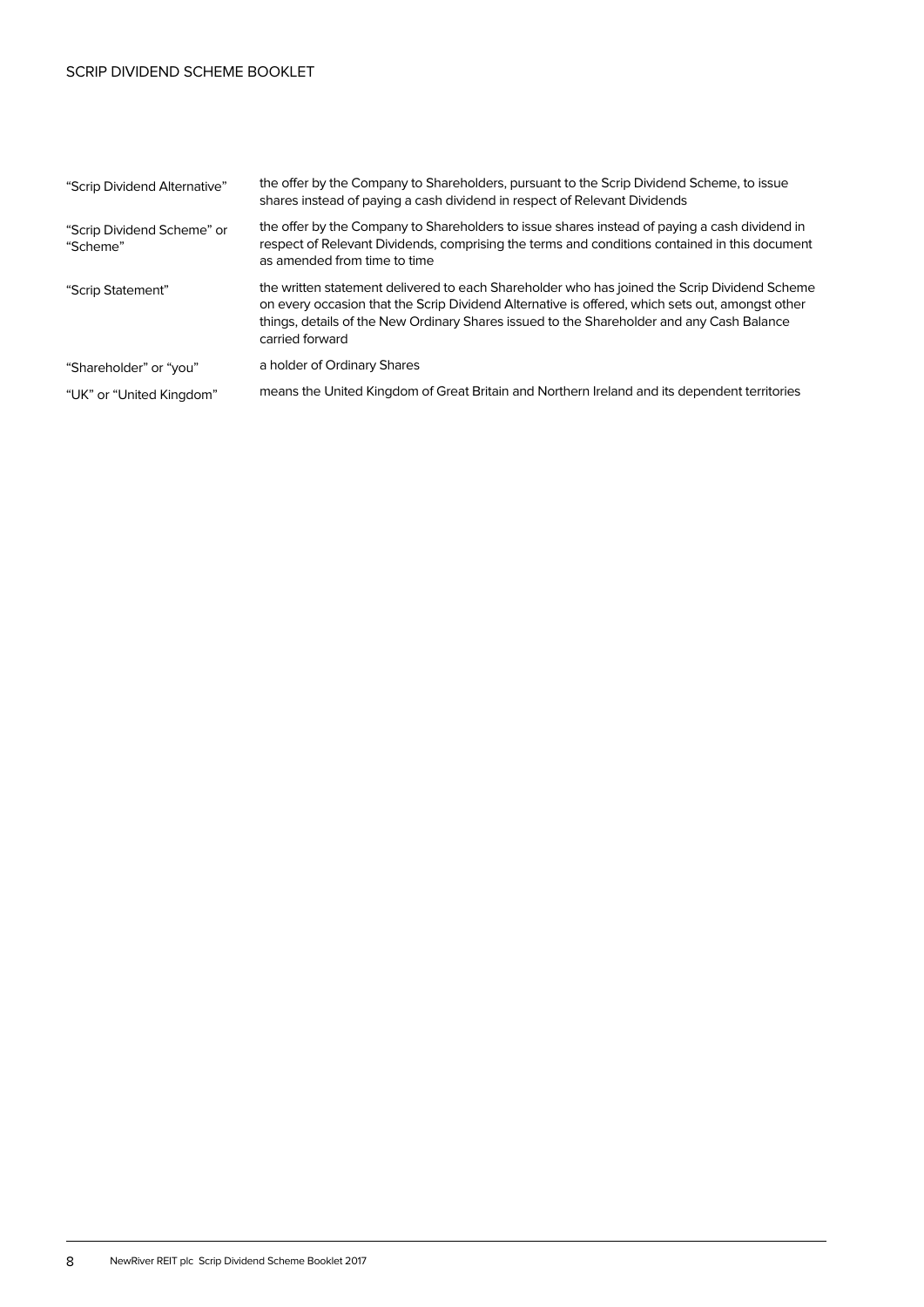# **Appendix – Taxation**

The precise tax consequences for a Shareholder receiving New Ordinary Shares in lieu of a cash dividend will depend on the Shareholder's individual personal circumstances. The Directors have been advised that, under UK legislation, the tax consequences for UK tax resident Shareholders electing to receive New Ordinary Shares are as summarised below.

This summary is based on current law as at 23 May 2017, is not exhaustive and does not deal with the position of any Shareholder not resident in the United Kingdom for tax purposes. Unless expressly stated, it does not anticipate the effect (if any) of any changes in taxation which may be introduced after the date of this document.

If you are in any doubt as to your position, you are strongly advised to consult your tax adviser before taking any action.

# **Dividends paid by REITs—PID/Non-PID**

The Company is a REIT. As a result it does not pay UK direct taxes on income profits and capital gains from its property rental business ("Tax Exempt Business"), provided certain conditions are satisfied. Instead, the Company is required to distribute to Shareholders at least 90 per cent. of the income profits of the Tax Exempt Business (as determined by the legislation) arising each accounting period. This obligation is fulfilled by way of a PID, which can be distributed in cash or as New Ordinary Shares and (with some exceptions) will in either case be subject to withholding tax.

Corporation tax is payable in the normal way in respect of profit and gains from other parts of the Company's business (the "Residual Business") and a dividend relating to the Residual Business (as determined by the legislation), or Non-PID, is treated for UK tax purposes as a normal dividend (whether in cash or as New Ordinary Shares).

The following paragraphs outline the main aspects of the tax treatment of PIDs and Non-PIDs in the hands of a UK tax resident Shareholder.

# **1. Taxation of PIDs**

For the purposes of this section, the value attributed to PIDs is (i) in the case of a PID in the form of New Ordinary Shares, the Cash Equivalent of the New Ordinary Shares and (ii) in the case of a PID in the form of cash, the amount of that cash PID, in both cases before any applicable obligation to make a withholding on account of tax.

# (A) UK resident individuals

# Income tax

PIDs received by individuals will generally be treated as the profit of a single UK property business, irrespective of whether the PID is paid in cash or as New Ordinary Shares. The PID is, together with any other PIDs from any other UK REITs, treated as a separate UK property business from any other UK property business carried on by the relevant Shareholder. This means that surplus expenses from a Shareholder's different UK property business cannot be offset against a PID as part of a single calculation of the profits of the Shareholder's UK property business.

The PID will be subject to income tax at the Shareholder's marginal rate (basic rate 20 per cent.; higher rate 40 per cent.; additional rate 45 per cent.) less any personal allowance.

# Capital gains tax

The receipt of New Ordinary Shares will not give rise to an immediate charge to capital gains tax ("CGT"). Individual Shareholders who receive a PID in the form of New Ordinary Shares will be treated as having acquired those New Ordinary Shares for their Cash Equivalent – that will be their base cost.

Higher and additional rate taxpayers are currently subject to CGT at the rate of 20 per cent. and basic rate taxpayers at the rate of 10 per cent. on gains realised. In both cases this is subject to the annual exempt amount (currently £11,300) and any available exemptions, reliefs or losses, including entrepreneurs' relief and investors' relief.

#### (B) UK resident trustees

# Income tax

PIDs received by UK resident trustee Shareholders will generally be treated in the same way as they are treated for UK resident individuals save that the income tax rate for trustees is a flat rate of 45 per cent. for trust income above £1,000. PID income falling within the initial £1,000 band will be taxed at no more than the basic rate (currently 20 per cent.).

# Capital gains tax

PIDs received by UK resident trustee Shareholders will generally be subject to the same CGT regime as UK resident individuals save that the CGT rate for trustees is a flat rate of 20 per cent. and the annual exempt amount is £5,650.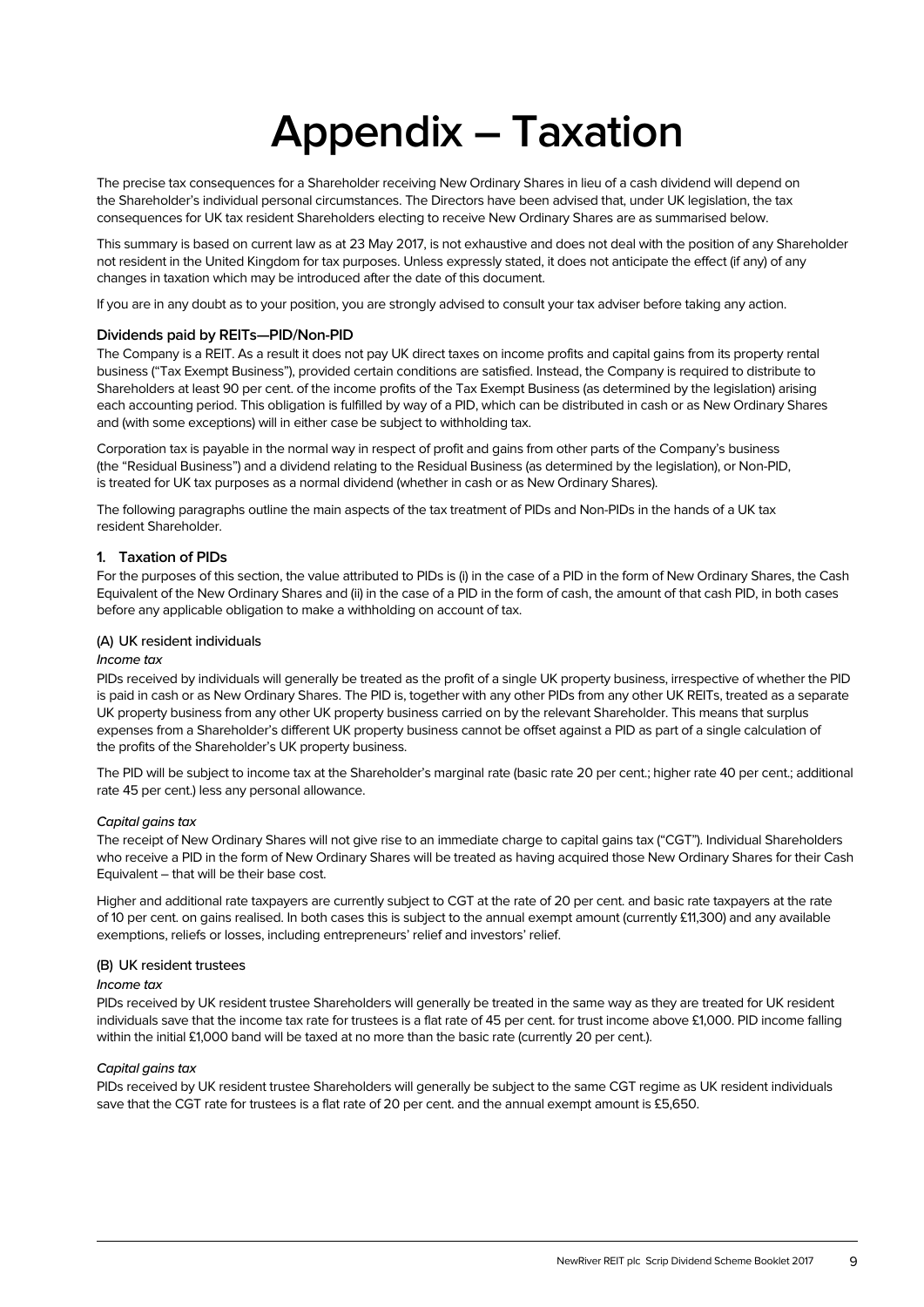# (C) UK resident companies

#### Corporation tax (profits)

PIDs received by Shareholders that are within the charge to corporation tax will generally be treated as the profit of a UK property business, irrespective of whether the PID is paid in cash or as New Ordinary Shares. The PID is, together with any other PIDs from any other UK REITs, treated as a separate UK property business from any other UK property business carried on by the Shareholder. This means that surplus expenses from a Shareholder's different UK property business cannot be off set against a PID as part of a single calculation of the profits of the Shareholder's UK property business.

#### Corporation tax (chargeable gains)

Shareholders that are within the charge to corporation tax receiving a PID in the form of New Ordinary Shares will be treated as having acquired those New Ordinary Shares for their Cash Equivalent. The corporation tax regime will apply in the normal way to subsequent disposals.

# (D) Charities, individual savings accounts, pensions and other UK resident gross funds

PIDs paid in respect of Ordinary Shares held in an exempt fund (such as pension funds and charities) or individual savings accounts are not subject to tax. If any tax is withheld at source it may be reclaimed from HMRC.

# (E) Withholding tax

#### General

Subject to certain exceptions outlined below, the Company is required to withhold tax at source from PIDs at the basic rate of income tax (currently 20 per cent.), irrespective of whether the PID is paid in cash or as New Ordinary Shares. In the case of a PID paid in cash, the Company will provide Shareholders with a certificate setting out the gross amount of the PID, the amount of tax withheld, and the net amount of the PID. In the case of a PID paid as New Ordinary Shares, the Company will provide Shareholders with a Scrip Statement showing details of the New Ordinary Shares issued.

For a worked example of the operation of the withholding tax in the case of a PID paid as New Ordinary Shares, please see paragraph 6(B) in the section of this document entitled "Description of the Scrip Dividend Scheme".

# UK individual and trustee shareholders

When tax has been withheld at source, individual and trustee Shareholders may, depending upon their particular circumstances, be liable to further tax at their applicable marginal rate, or may be entitled to claim repayment of some or all of the tax withheld.

#### UK corporate shareholders

In general, tax will not be required to be deducted from distributions to corporate Shareholders on the basis that an exemption will generally be available. This means that the PID will be taxable in full in the hand of the corporate Shareholder. In the exceptional event that tax is withheld at source on a PID paid to a Shareholder within the charge to corporation tax, the tax withheld can be offset against such Shareholder's liability to corporation tax in the accounting period in which the PID is received.

#### Charities, individual savings accounts, pensions and other UK resident gross funds

In the exceptional event that tax is withheld at source on a PID paid to a Shareholder whose Ordinary Shares are held in an exempt fund (such as pension funds and charities) or individual savings accounts, the tax withheld may be reclaimed from HMRC.

#### **Exceptions**

The Company is not required to withhold income tax at source from a PID if it reasonably believes that

- i. the person beneficially entitled to the PID is a company (other than an authorised investment fund which is a "tax elected fund") resident for tax purposes in the UK (or resident outside the UK but required to bring the PID into account in computing the taxable profits of a permanent establishment in the UK) or is a charity, local authority or specified government body;
- ii. the PID is paid to the scheme administrator of a registered pension scheme, the sub scheme administrator of certain pension sub schemes, or the account manager of an Individual Savings Account (ISA), and will be applied for the purposes of the relevant scheme, sub scheme or account; or
- iii. the body beneficially entitled to the PID is a partnership, each member of which falls within one of the foregoing exceptions.

In order to receive PIDs free of withholding tax, Shareholders that fall within one of the exceptions above should submit a valid "Declaration of Eligibility" (copies of which are available on request from the Registrar). The relevant form must be lodged with the Registrar no later than the record date for the relevant dividend. Shareholders should note that the Company may seek recovery from Shareholders if the statements made in their claim form are incorrect and the Company suffers tax as a result.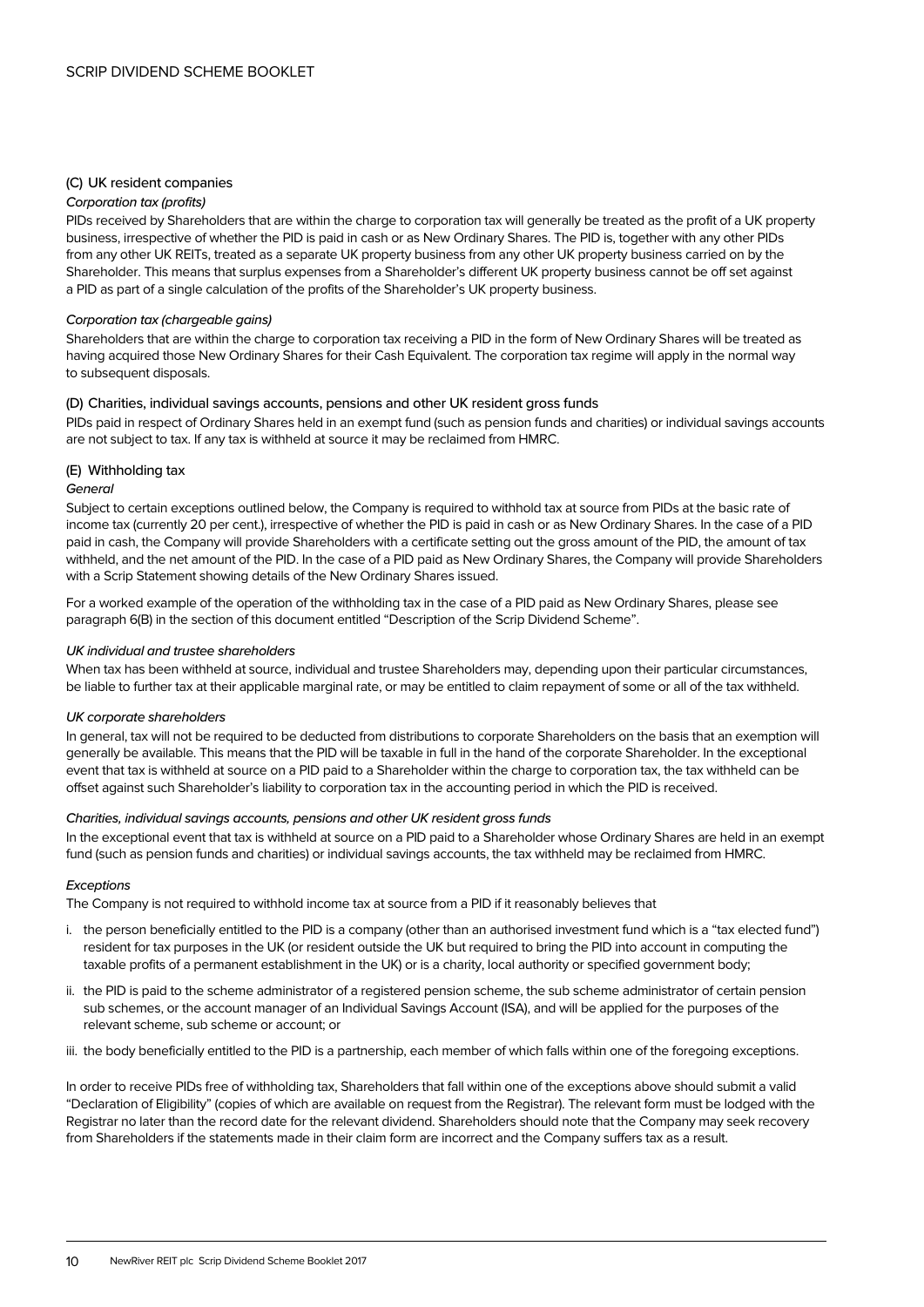# **2. Taxation of Non-PIDs**

# (A) UK resident individuals

# Income tax

Individuals who elect to receive a Non-PID in the form of New Ordinary Shares will be treated as having received the Cash Equivalent.

The first £5,000 of a taxpayer's dividend income will be exempt from income tax, but will not reduce total taxable income. As a result, dividends within the allowance will count as taxable income when determining how much of the basic rate band or higher rate band has been used.

The amount an individual is treated as having received that is in excess of the tax free allowance will be taxed at 7.5 per cent. where it falls within an individual's basic rate band, 32.5 per cent. where it falls within an individual's higher rate band and 38.1 per cent. where it is taxed as additional rate income.

# Capital gains tax

The receipt of New Ordinary Shares will not give rise to an immediate charge to CGT. For the purpose of computing an individual's CGT liability upon a future sale of the New Ordinary Shares, the Cash Equivalent will be treated by HMRC as the base cost in the New Ordinary Shares.

Higher and additional rate taxpayers are subject to CGT at the rate of 20 per cent. and basic rate payers at the rate of 10 per cent. on gains realised. In both cases this is subject to any available exemptions, reliefs or losses, including entrepreneurs' relief and investors' relief.

# (B) UK resident trustees

Trustees of a trust who elect to receive a Non-PID in the form of New Ordinary Shares will be treated as having received the Cash Equivalent.

The amount the trustee is treated as having received will be liable to income tax at the current dividend trust rate of 38.1 per cent.

The above rate of 38.1 per cent. applies to trust income above £1,000. Income falling within the initial £1,000 band will be taxed at no more than the dividend ordinary rate for trusts (currently 7.5 per cent.).

Where New Ordinary Shares are received instead of a cash dividend, the Cash Equivalent will be treated as the consideration given for the New Ordinary Shares for CGT purposes.

# (C) UK resident companies

# Corporation tax (profits)

For a UK resident corporate Shareholder, corporation tax will be chargeable on the receipt of a Non-PID, unless it falls within an exemption, irrespective of whether it is paid as New Ordinary Shares or a cash dividend. Whether an exempt class applies and whether the other conditions are met will depend on the circumstances of the particular Shareholder, although it is expected that a Non-PID dividend would fall within an exempt class and therefore not be subject to corporation tax.

# Corporation tax (chargeable gains)

Non-PID New Ordinary Shares received by Shareholders within the charge to corporation tax are treated as acquired when the existing Ordinary Shares were acquired. The calculation of any chargeable gains on a disposal of a UK resident company's shareholding will, therefore, be made by reference to the base cost of the original shareholding only.

# (D) Charities, individual savings accounts, pensions and other UK resident gross funds

Non-PIDs paid on shares held in exempt funds (such as pension funds and charities) or individual savings accounts are not subject to UK tax on dividends. This is the same whether New Ordinary Shares or a cash dividend is taken.

# **3. Stamp duty and stamp duty reserve tax**

No stamp duty or stamp duty reserve tax will be payable on the issue of the New Ordinary Shares.